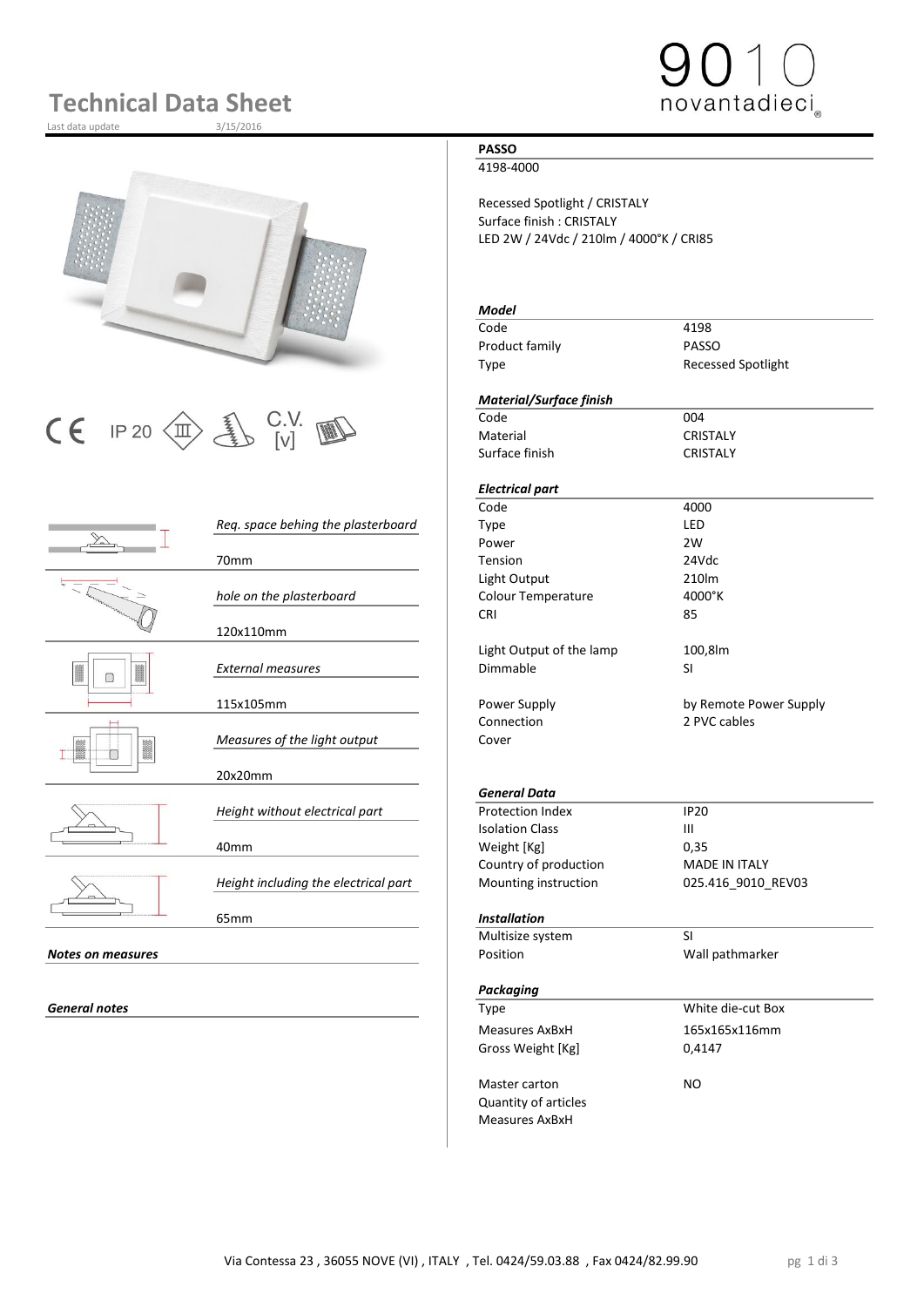## **Technical Data Sheet**



#### 4198-4000

#### **Fotometric Data**



|      | RΠ | $-10^\circ$ |
|------|----|-------------|
| ries |    |             |

#### *Housing Box for Brickwork*



 *Measures* 105X115X70mm  *Measures of the hole on Brickwork* 135X145X80mm

#### *Standard Power Supply*





 *Code* 026.258 *Code* 026.259 *Code* 026.260  *Measures* 130x42x23mm *Measures* 167x45x30mm *Measures* 157x54x36mm  *Power* 12W *Power* 36W *Power* 60W  *Input* 220-240V~W *Input* 220-240V~W *Input* 220-240V~W  *Output* 24Vdc *Output* 24Vdc *Output* 24Vdc

*Colour Temperature* 4000°K *CRI* 85

*Lamp Light Output* 48%

**Light Output of the lamp Beam Angle** 42° *Beam Inclination* 50°

*Electrical part* 4000\_A *Illuminance 0.3m 801lux Power* 2W *0.5m 288lux Light Output* 210lm *1m 72lux*

*Dimmable Power Supply*



*Code* 026.219 **Code** 026.209<br> *Measures* 155x51x26mm *Measures* 125x82x29mm  *Measures* 155x51x26mm *Measures* 125x82x29mm *Power* 21,6W **Power** 60W  *Input* 220-240V~W *Input* 220-240 V~W  *Output* 24Vdc *Output* 24Vdc  *Dimmable* PUSH/0-10V/DALI *Dimmable* PUSH/1-10V